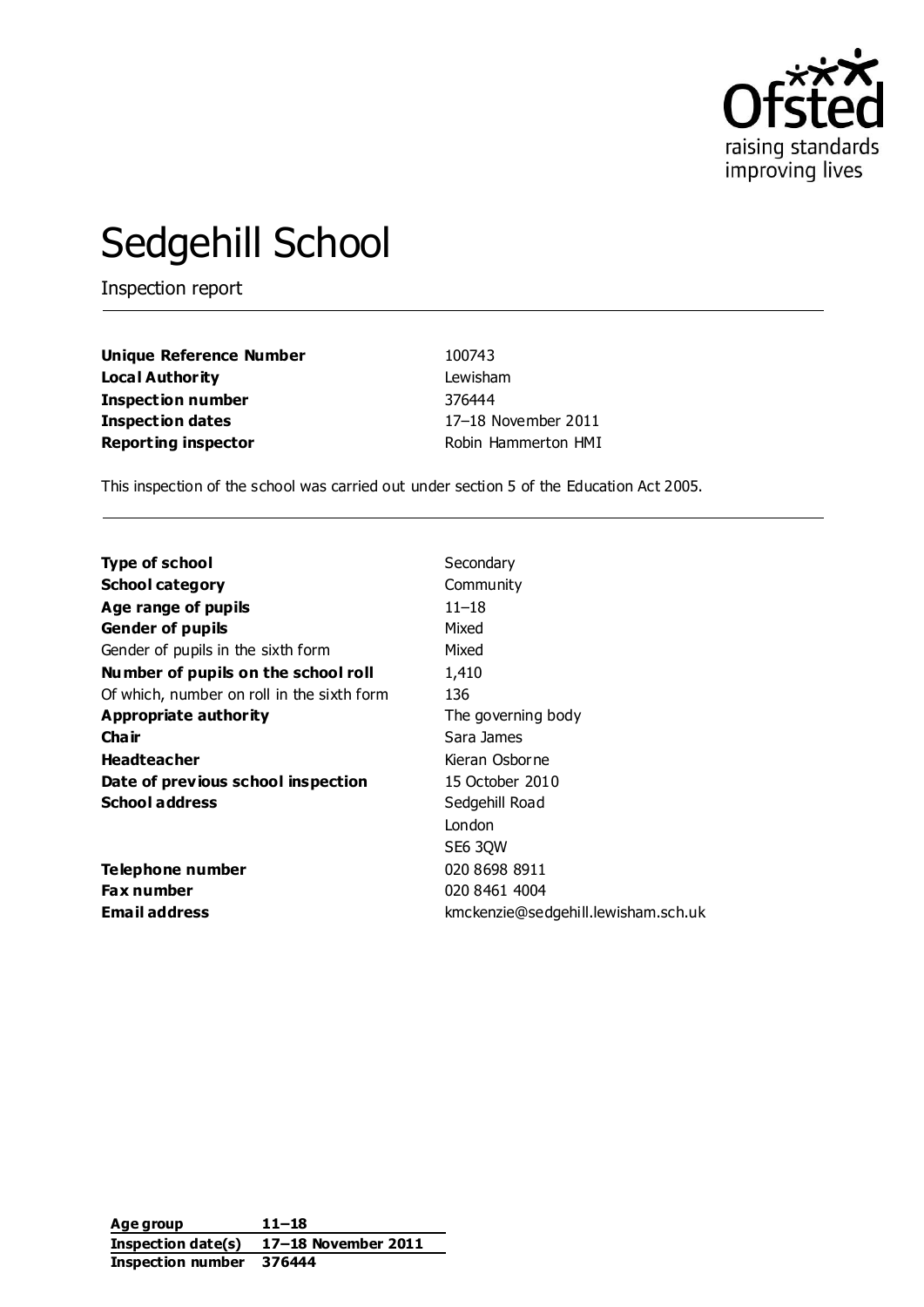## **Introduction**

This inspection was carried out by one of Her Majesty's Inspectors and five additional inspectors. They observed 43 lessons involving 43 teachers, including four observations made jointly with senior and middle leaders from the school. Inspectors met with staff, students, the Chair of the Governing Body and a representative of the local authority. They observed the school's work, including two assemblies, and looked at documents including minutes of meetings, school plans, evaluations and students' work. They considered confidential questionnaires from staff and students as well as the 184 questionnaires returned by parents and carers.

The inspection team reviewed many aspects of the school's work. It looked in detail at a number of key areas.

- Whether students' attainment in all subjects has improved sufficiently since the last inspection.
- Why the science examination results are low.
- $\blacksquare$  How much the outside support helps the school's own leadership to bring improvement.
- How well the school checks and improves learning and teaching.
- $\blacksquare$  How well work in lessons is matched to the needs of all students so that they are challenged to do their best.

# **Information about the school**

This is a large secondary school, with specialist performing arts status. It has a unit for students with hearing impairment. At its last inspection, it was served with a notice to improve because students' progress and achievement were inadequate. Since then, it has established a partnership, or soft federation, with a school from a neighbouring local authority, which provides management support. The executive headteacher is from the partner school; Sedgehill has its own interim headteacher who leads the school from day to day.

The school serves a richly diverse area, with students from many different ethnic backgrounds. The largest groups are White British, Black Caribbean and Black African. A higher than average proportion of students speak a first language which is not English, though most such students also speak English well. About twice the average proportion of students are identified as having special educational needs. The proportion of students known to be eligible for free school meals is well above the national average.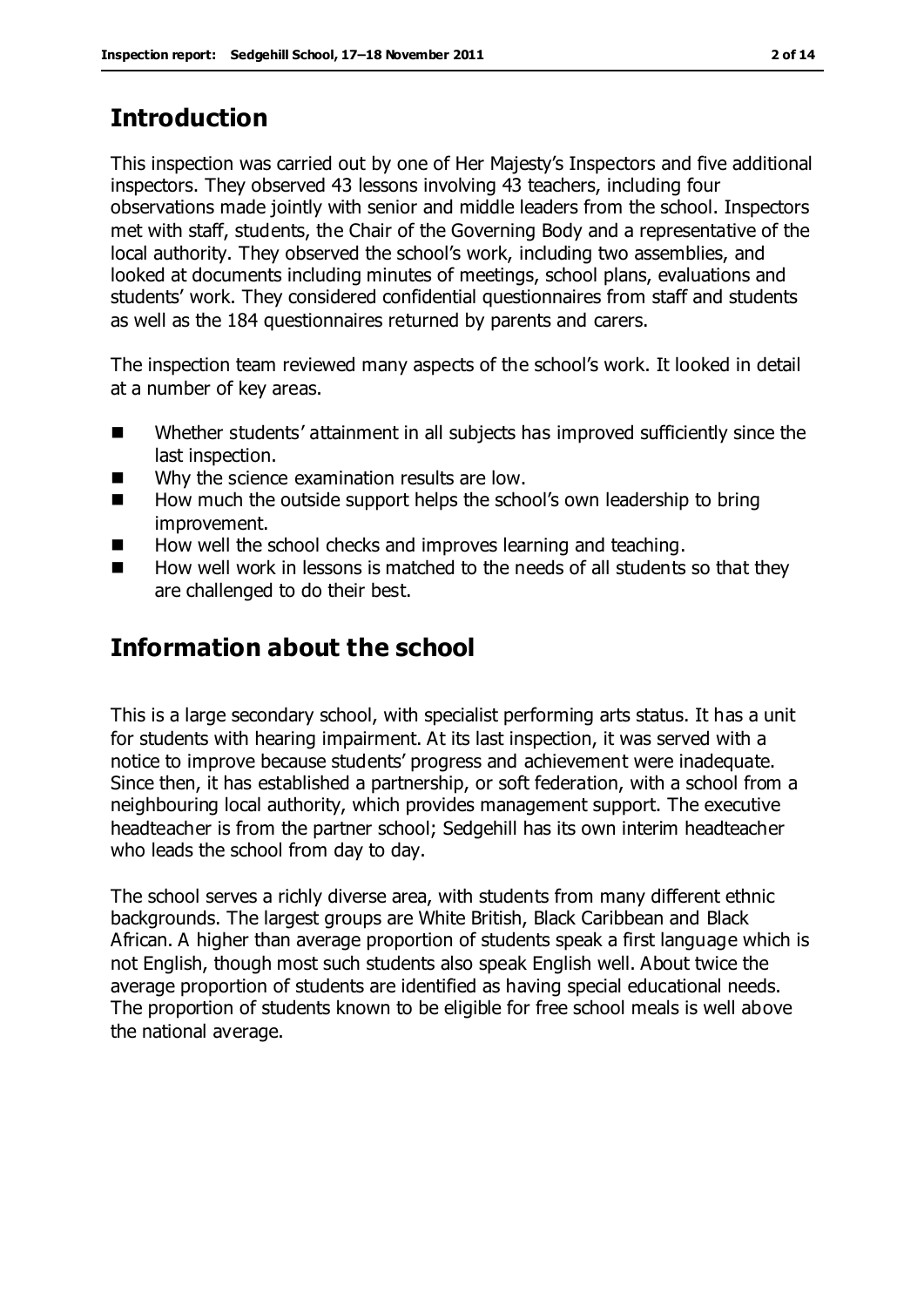## **Inspection judgements**

| Overall effectiveness: how good is the school?  |  |  |
|-------------------------------------------------|--|--|
| The school's capacity for sustained improvement |  |  |

## **Main findings**

In accordance with section 13 (5) of the Education Act 2005, Her Majesty's Chief Inspector is of the opinion that the school no longer requires significant improvement. The school has shown notable improvement in the past year and now provides its students with a satisfactory education.

Strong and encouraging leadership by the interim headteacher and his senior colleagues, guided carefully by the executive headteacher, has galvanised the enthusiasm and commitment of staff at all levels. Staff training and development are well targeted. A teaching assistant spoke for many in saying, 'A vast improvement has been made in the last 12 months; long may it continue!' Consequently, the school has a notable positive buzz, enjoyed by the students.

Teaching, while remaining satisfactory overall, has improved in many key respects. Lessons are well paced and purposeful. There are still, however, inconsistencies in their quality across the school. Students are very well cared for and guided and the curriculum meets most of their needs appropriately. As a consequence, GCSE results in 2011 improved at a much faster rate than the national trend, albeit from a very low point. Attainment remains low nevertheless. The school, through its wellorganised tracking data, anticipates further improvement in 2012. Students in Key Stages 3 and 4 make satisfactory progress from their starting points. Sixth-form students' progress has improved and they reach broadly average standards in their courses.

Quite reasonably, senior staff have recently introduced new systems to ensure staff and students know what level or grade each student is working at and towards, which are written on stickers in exercise books and often shown on the whiteboard screens in lessons. However, in many lessons, staff talk about this superficially and repetitively to students. This has the effect of dampening enthusiasm and reducing the effectiveness and pace of otherwise well-constructed lessons. While overall expectations of students have risen, academic targets for individual students and cohorts are not always aspirational, often aiming for progress that is no better than satisfactory. Too often, all students do the same tasks in lessons with only minor adaptations to suit their needs.

Students' behaviour is satisfactory. They are ready to learn, friendly, and often work very well together. They feel safe and secure in school; many contribute well as student ambassadors, for example, or through performing at a good standard in dance, drama and music, which befits the specialism. For most students, attendance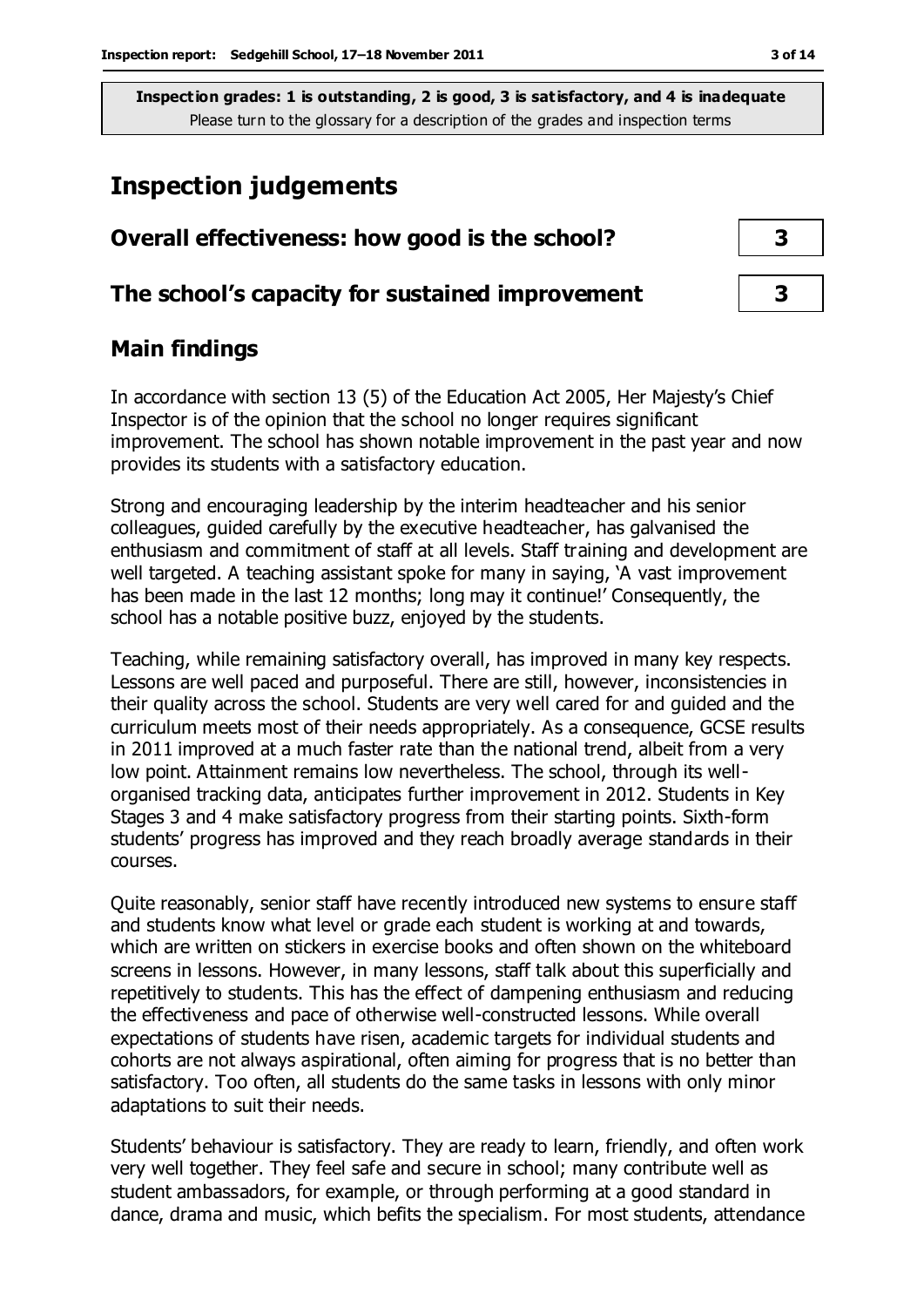has risen. However, there remains a large, albeit reducing, core of persistent absentees, who too often gain few, if any, qualifications. For this reason, attendance is low.

Staff and governors evaluate the school accurately. While highlighting the improvements, they are not satisfied with current performance, and are very aware there is much more to do to make the school good. Improvement plans are well carried through. However, senior staff and governors recognise they have focused so heavily on the development areas from the last Ofsted inspection that they left some other key areas, such as science, for future consideration. These aspects have not improved as quickly. Overall, the school demonstrates satisfactory capacity to improve.

Up to 40% of the schools whose overall effectiveness is judged satisfactory may receive a monitoring visit by an Ofsted inspector before their next section 5 inspection.

## **What does the school need to do to improve further?**

- Raise students' academic attainment so that it reaches at least the national average by summer 2013 through:
	- using assessment data and grade or level information in a more  $\frac{1}{2}$ sophisticated and carefully chosen way in lessons, so that they better guide students' learning and ensure work is challenging for each student
	- raising further the aspirations for students' progress and ensuring their targets reflect this
	- continuing to improve the consistency of teaching across the school,  $\equiv$ through closely targeted support and professional development, so it is consistently good by autumn 2012
	- improving provision and outcomes for students in science.
- Reduce persistent absenteeism to an average level at least by autumn 2012 by further close targeting of, and working with, the families concerned.

## **Outcomes for individuals and groups of pupils 3**

Students join the school with, overall, below-average attainment from their primary schools. Students in all groups are keen to learn and now make satisfactory progress in most lessons and subjects. They usually join in well in individual and shared tasks, taking close account of adults' instructions and advice. They generally show commitment to their learning. However, on some occasions in less demanding lessons, students lose attention, which is not always dealt with by staff. Students contribute well to the school's harmonious community and shared celebrations, indicating their good moral and social development. Some perform at a high standard in musical ensembles, as in Vocalize, the school's award-winning urban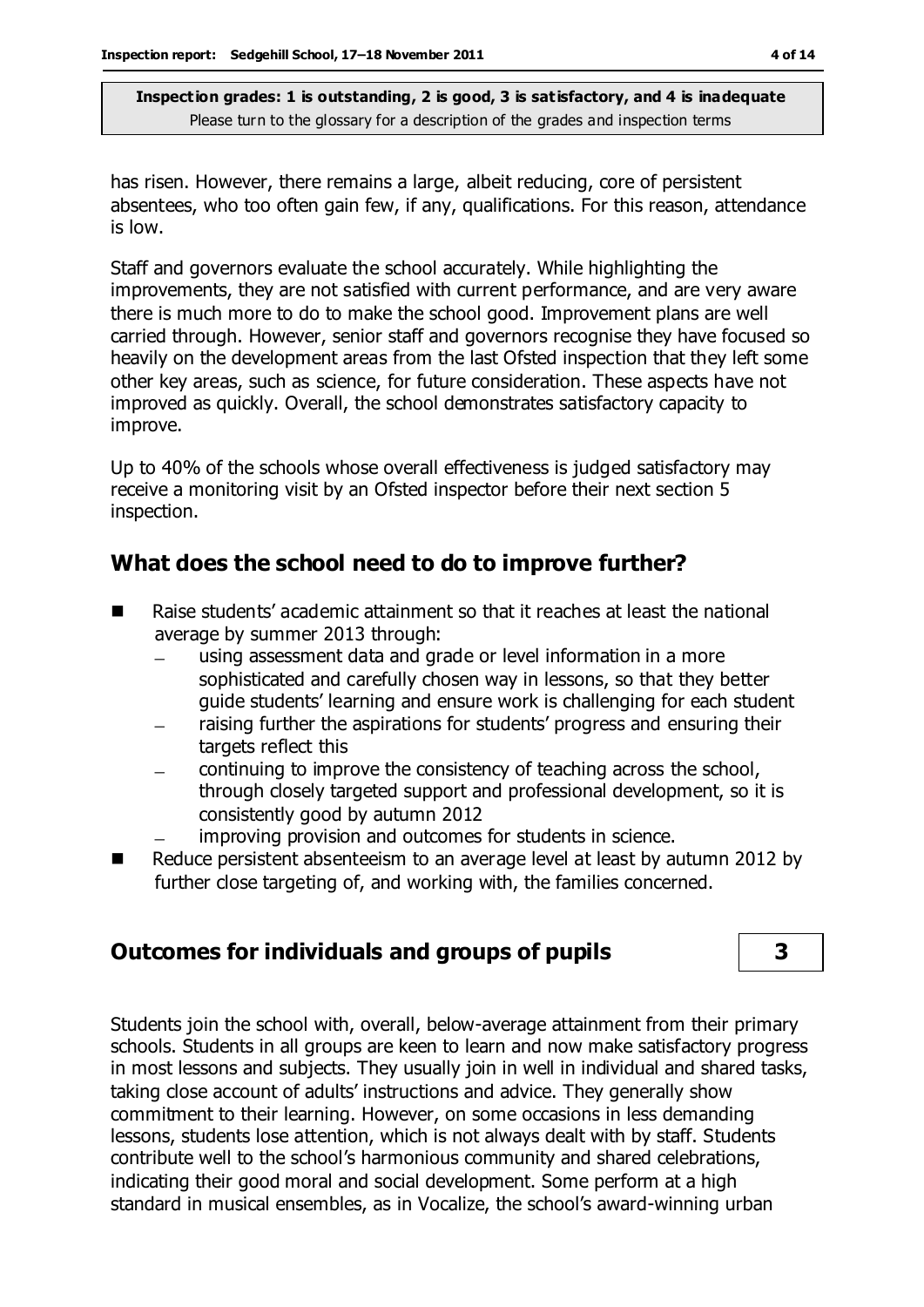chamber choir. Students apply their literacy and numeracy skills suitably in many situations, though the presentation of their written work is variable and, too often, untidy. Many students with hearing impairments make good progress because of the well-focused specialist support they receive in and out of lessons and the high expectations made of them. Students with special educational needs and/or disabilities receive caring and suitably targeted support, making the same satisfactory progress as their peers.

Results in GCSE mathematics rose significantly in 2011 after much highly effective work by staff. Those in English were higher than mathematics in previous years but stalled in 2011 and remain notably below the national average. Students' science work is often at a low level, with over-optimistic teacher assessments. In other subjects, results are variable but generally improving. Students often attain above average results and participation rates in the specialist performing arts subjects, including music.

Exclusions have reduced by a third this year, reflecting behaviour improvements, and there have been no permanent exclusions. Students know the school's clear expectations of behaviour, outlined in the '5 Rs', well. However, a disproportionately high proportion of boys are sent for time out in the school day, meaning they miss some teaching, although they continue their work. Students' participation in sporting activity is at a good level but there is a low take-up of the school's healthy lunches.

| Pupils' achievement and the extent to which they enjoy their learning                                                     |                |
|---------------------------------------------------------------------------------------------------------------------------|----------------|
|                                                                                                                           | 3              |
| Taking into account:                                                                                                      |                |
| Pupils' attainment <sup>1</sup>                                                                                           | 4              |
| The quality of pupils' learning and their progress                                                                        | 3              |
| The quality of learning for pupils with special educational needs and/or disabilities<br>and their progress               | 3              |
| The extent to which pupils feel safe                                                                                      | $\overline{2}$ |
| Pupils' behaviour                                                                                                         | 3              |
| The extent to which pupils adopt healthy lifestyles                                                                       | 3              |
| The extent to which pupils contribute to the school and wider community                                                   | $\overline{2}$ |
| The extent to which pupils develop workplace and other skills that will<br>contribute to their future economic well-being | з              |
| Taking into account:                                                                                                      |                |
| Pupils' attendance <sup>1</sup>                                                                                           | 4              |
| The extent of pupils' spiritual, moral, social and cultural development                                                   |                |

These are the grades for pupils' outcomes

 $\overline{a}$ 1 The grades for attainment and attendance are: 1 is high; 2 is above average; 3 is broadly average; and 4 is low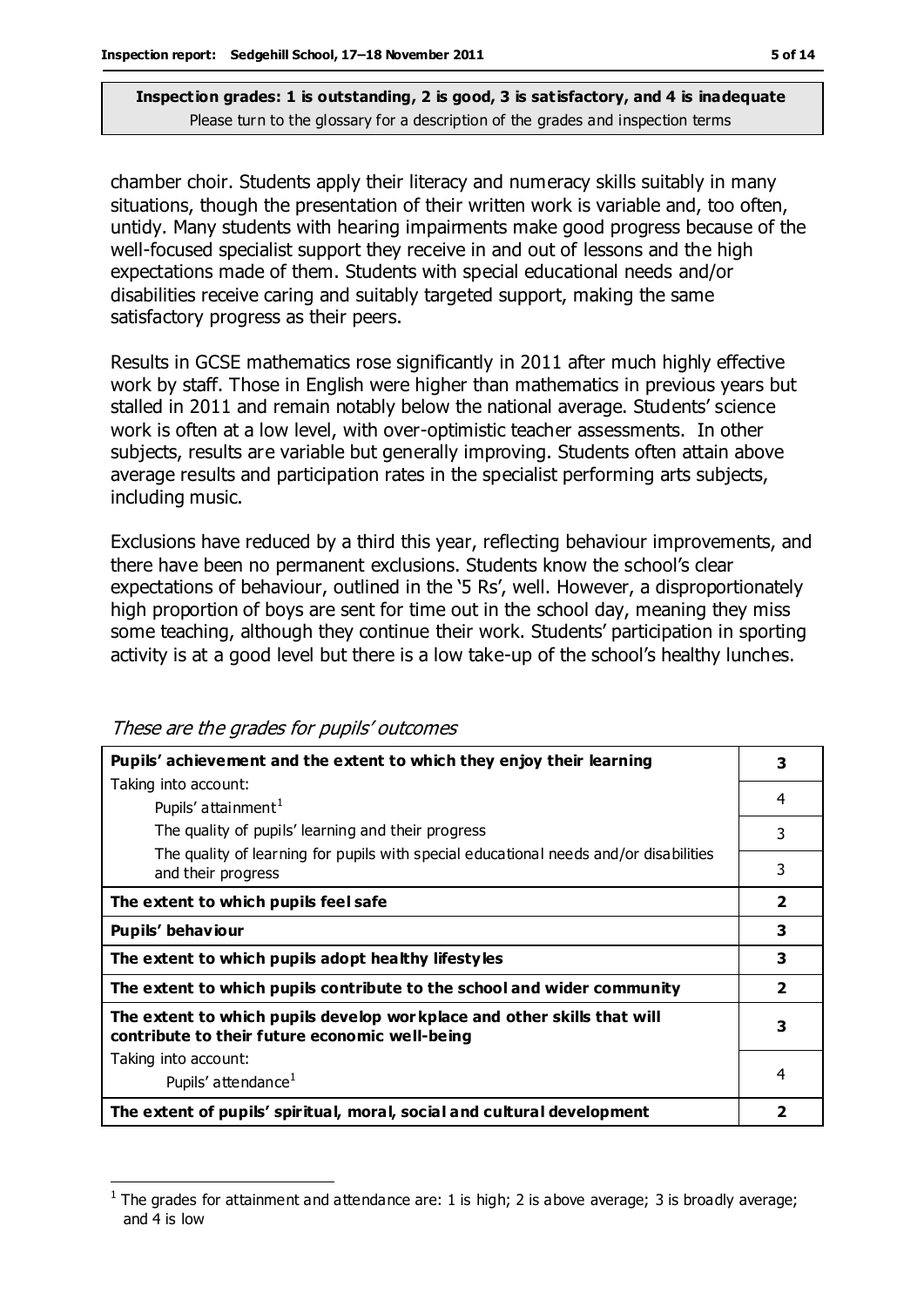### **How effective is the provision?**

There are several strengths in teaching, seen in many lessons. These include:

- **P** positive relationships between staff and students and among students, leading students to be confident, engaged learners
- $\blacksquare$  the clarity with which lesson objectives are shared by staff so students know what to do and how to be successful
- **E** appropriate pacing with clear structure and development of learning activities
- $\blacksquare$  inclusion of those who speak English as an additional language, who have special educational needs or who are hearing impaired
- $\blacksquare$  the good subject knowledge shown by teachers.

However, there are inconsistencies. In the better lessons, these strengths are used particularly sharply and well, with high expectations, so that students are well motivated and learn rapidly. The less effective lessons sometimes lose focus and challenge, so students reduce their concentration or engage in low-level tasks for the whole or parts of lessons. With a few exceptions, assessment information is used poorly in lessons across the school. Higher attaining students are not always sufficiently challenged. Work is often not clearly matched to students' assessed needs. Teachers repeatedly refer to grades and level descriptors, trying to help students evaluate their work and see how they can reach the next level. However, this is often done as a routine, not because it is needed at the time. Students gain little understanding as the wide-ranging level descriptors, as presented by staff, usually do not relate closely enough to individual tasks in one lesson.

The curriculum is suitably planned and constantly reviewed; it meets increasingly the full range of students' needs. For example, the Baccalaureate system in Year 7 builds on well-established transition arrangements with local primary schools. There is a suitable range of vocational courses increasingly available in Key Stage 4 and, for some students, in Year 9. In the sixth form, lower level courses are being increasingly offered, so that a wider range of students' needs are met. There is a sound range of worthwhile out-of-school-hours activities, which students enjoy and benefit from, though the school does not fully analyse their rates of participation.

Students are cared for and guided very well. Many explain clearly the strong support and impartial advice they receive when making options or considering further or higher education or careers. Staff very effectively meet the needs of students who become particularly vulnerable, or experience emotional difficulties. For example, the school has developed a very close and effective working partnership with specialist teams from the Children and Adolescent Mental Health Service (CAMHS). Staff have improved the support and intervention for students identified as having special educational needs and/or disabilities, which has helped increase the progress made by these students. The school's effective support for students has begun to reduce the high number of persistent absentees and further decrease the exclusion rate.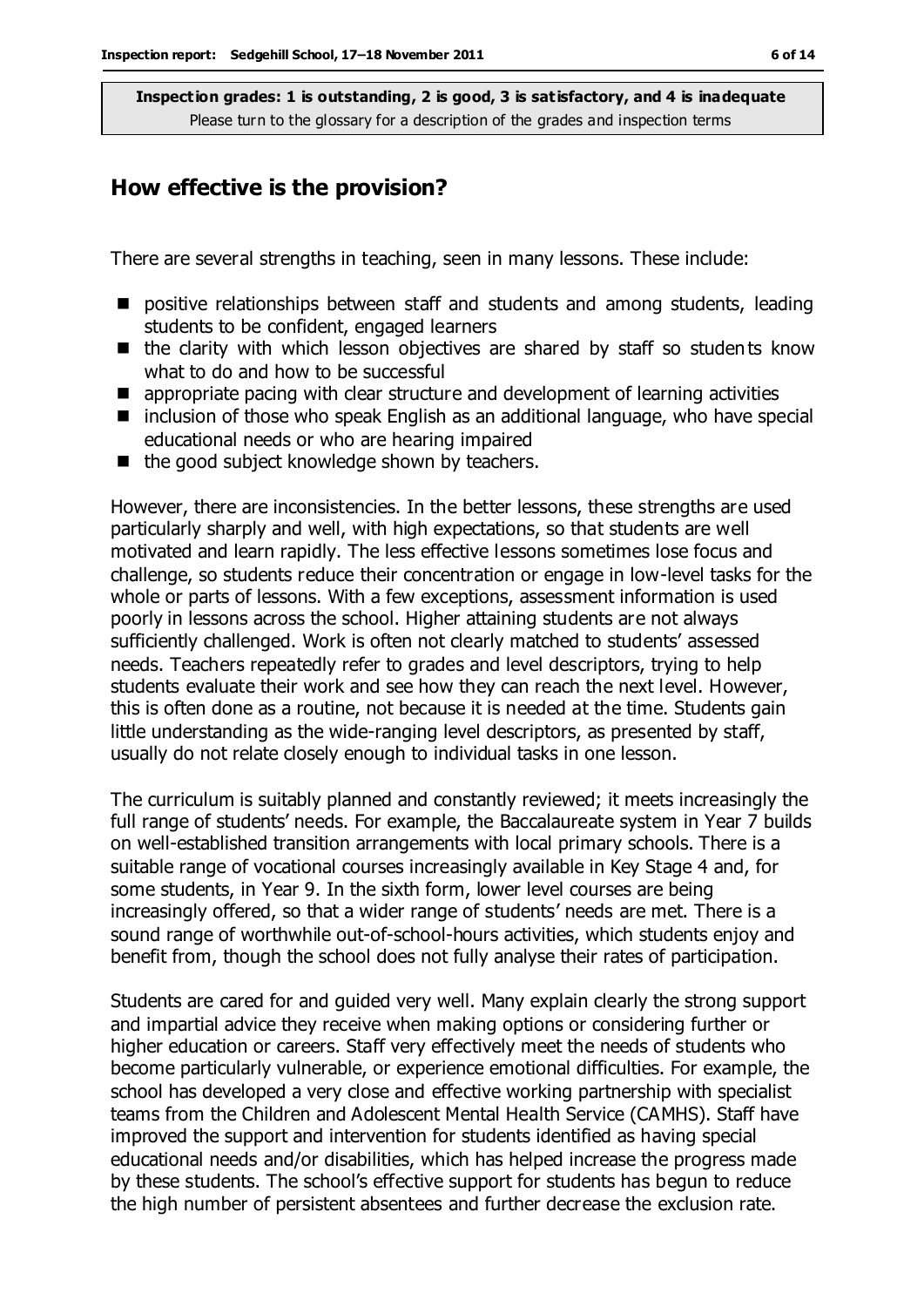These are the grades for the quality of provision

| The quality of teaching                                                                                    | З |
|------------------------------------------------------------------------------------------------------------|---|
| Taking into account:                                                                                       |   |
| The use of assessment to support learning                                                                  |   |
| The extent to which the curriculum meets pupils' needs, including, where<br>relevant, through partnerships |   |
| The effectiveness of care, guidance and support                                                            |   |

## **How effective are leadership and management?**

The management partnership with the federated school delivers very well. In particular, the executive headteacher provides an experienced and level-headed presence which effectively supports the interim headteacher in leading the school with commitment, vision and enthusiasm. This energy transmits clearly to all staff. Middle and senior leaders have appropriate roles and make valuable and increasing contributions to school improvement. Students and parents are pleased with the changes made.

Senior and middle leaders are keenly aware of the school's strengths and most of its improvement needs. They are committed to tackling weaknesses. Many areas needing development are addressed well. In mathematics, leadership and teaching expertise from the head of the performing arts specialist area helped raise standards. A well-targeted approach to staff training has brought key improvements in teaching across the school. Senior and middle leaders carry out regular lesson observations and evaluate the lessons broadly accurately, identifying appropriate areas for development which are then followed up and checked. However, the proportion of inadequate teaching and learning observed by inspectors was higher, and the proportion of good teaching and learning lower, than that indicated by the school. School leaders recognise that they now need to tackle some weaknesses more quickly and that the use of assessment information by staff in lessons requires much further work.

Equalities take a high profile in school self-evaluation. This shows that some student groups are over represented in exclusions, especially those identified with special educational needs, which the school is working successfully to reduce. No student groups achieve notably less well than others in examinations. Relationships with parents and carers are carefully developed and are positive with reasonable attendance at parents' evenings and events. The school website is informative and frequently updated, but parents and carers have only a limited role in school decision-making.

The good safeguarding procedures are used in some cases as a model for other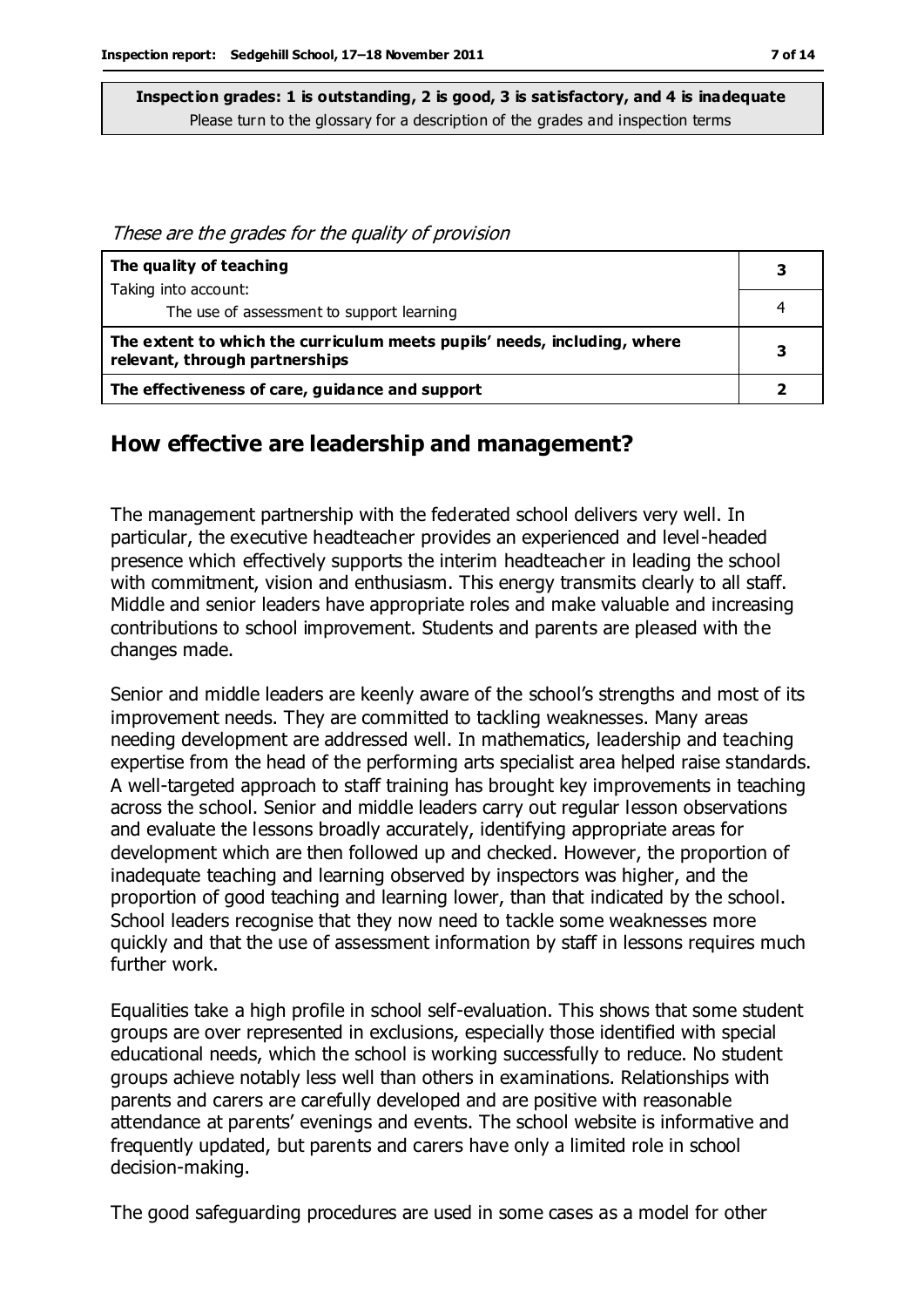schools and help students feel safe. The school's community cohesion plan is based on a clear analysis and has good influence on the curriculum. Governors contribute appropriately to these areas and all their statutory responsibilities are properly met. They are becoming increasingly challenging in their questioning and receive useful and accurate information from senior staff.

These are the grades for leadership and management

| The effectiveness of leadership and management in embedding ambition and<br>driving improvement                                                                     |                         |
|---------------------------------------------------------------------------------------------------------------------------------------------------------------------|-------------------------|
| Taking into account:                                                                                                                                                |                         |
| The leadership and management of teaching and learning                                                                                                              | 3                       |
| The effectiveness of the governing body in challenging and supporting the<br>school so that weaknesses are tackled decisively and statutory responsibilities<br>met | 3                       |
| The effectiveness of the school's engagement with parents and carers                                                                                                | 3                       |
| The effectiveness of partnerships in promoting learning and well-being                                                                                              | $\overline{\mathbf{2}}$ |
| The effectiveness with which the school promotes equality of opportunity and<br>tackles discrimination                                                              | 3                       |
| The effectiveness of safeguarding procedures                                                                                                                        | $\overline{2}$          |
| The effectiveness with which the school promotes community cohesion                                                                                                 | $\overline{\mathbf{2}}$ |
| The effectiveness with which the school deploys resources to achieve value for<br>money                                                                             | 3                       |

## **Sixth form**

New leadership, and external consultancy advice, have led to some changes in direction in the sixth form, including sensible adjustments to partnerships with other schools and Lewisham College. The curriculum is in the early stages of being broadened, with a wider range of courses becoming available, which better suit the full range of students' needs. Students continue to make satisfactory progress in Alevel courses, reaching broadly-average standards. As in other year groups, students receive very well-honed personal guidance and many enjoy taking responsibility in the school.

Teaching is satisfactory and improving as a result of increased monitoring and support. It has several strengths, including promoting independent learning. For example, in a good A-level art lesson, the teacher ensured students could each apply creatively, previously taught specialised skills. Students could explain confidently the technical and emotional aspects of their work and produced striking self-portraits.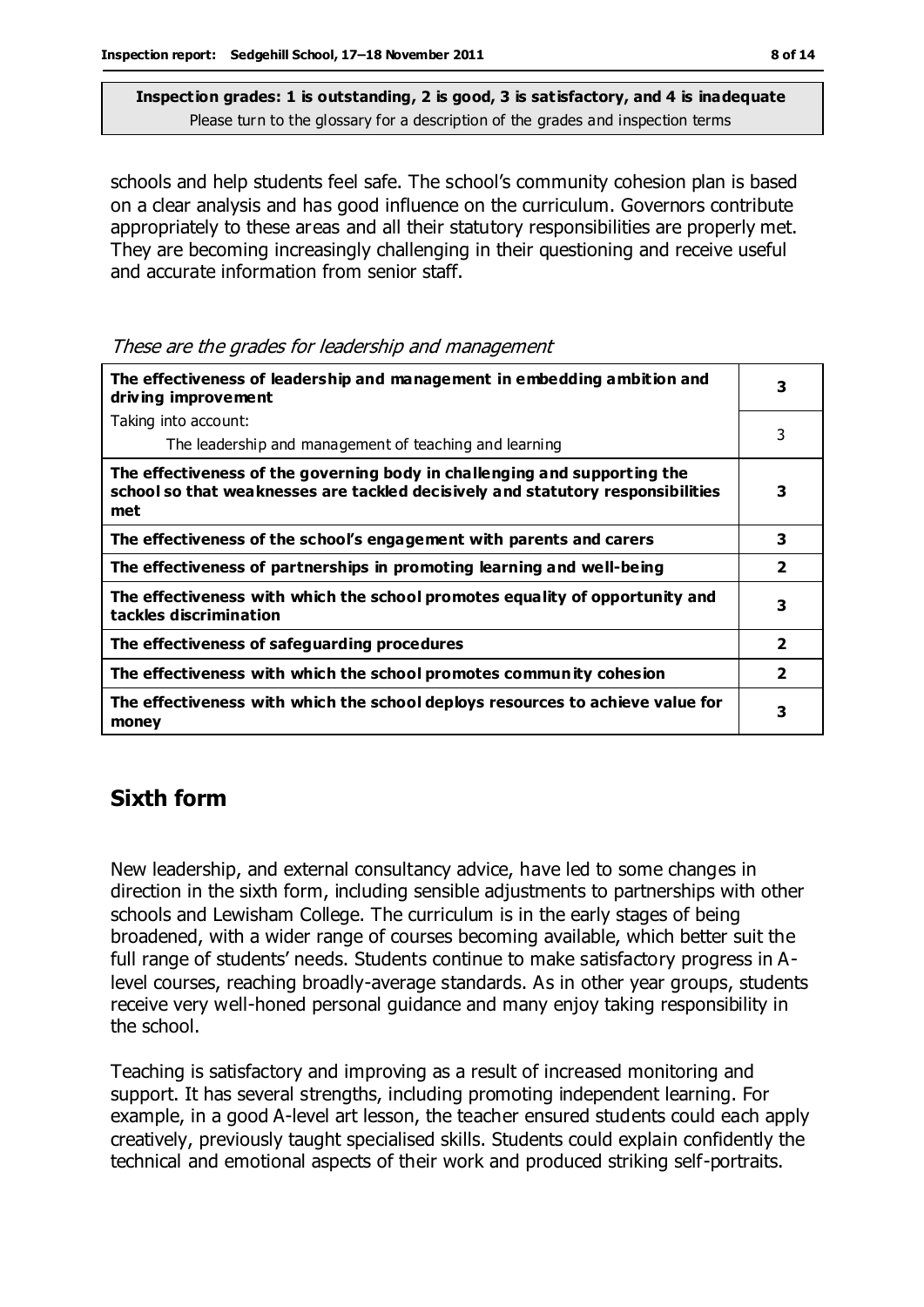| Overall effectiveness of the sixth form     |  |
|---------------------------------------------|--|
| Taking into account:                        |  |
| Outcomes for students in the sixth form     |  |
| The quality of provision in the sixth form  |  |
| Leadership and management of the sixth form |  |

#### **Views of parents and carers**

Parents and carers who returned questionnaires are mainly pleased, saying their children enjoy school, make enough progress and receive good teaching. They like the accessibility and helpfulness of staff about academic matters or if there are ever any problems such as bullying. They are less satisfied, however, with the school's promotion of healthy lifestyles for students than any other area. The inspection evidence supports parents' views; the school has improved much in the last year, so that students enjoy being there and their progress is now satisfactory. Some parents, while supportive of the school in general, make fair critiques. One wrote, 'I feel that my son has the knowledge to learn, and a little effort gives him good results, but he doesn't seem to get the push to do this.' This reflects accurately the school's need to raise further its aspirations for students.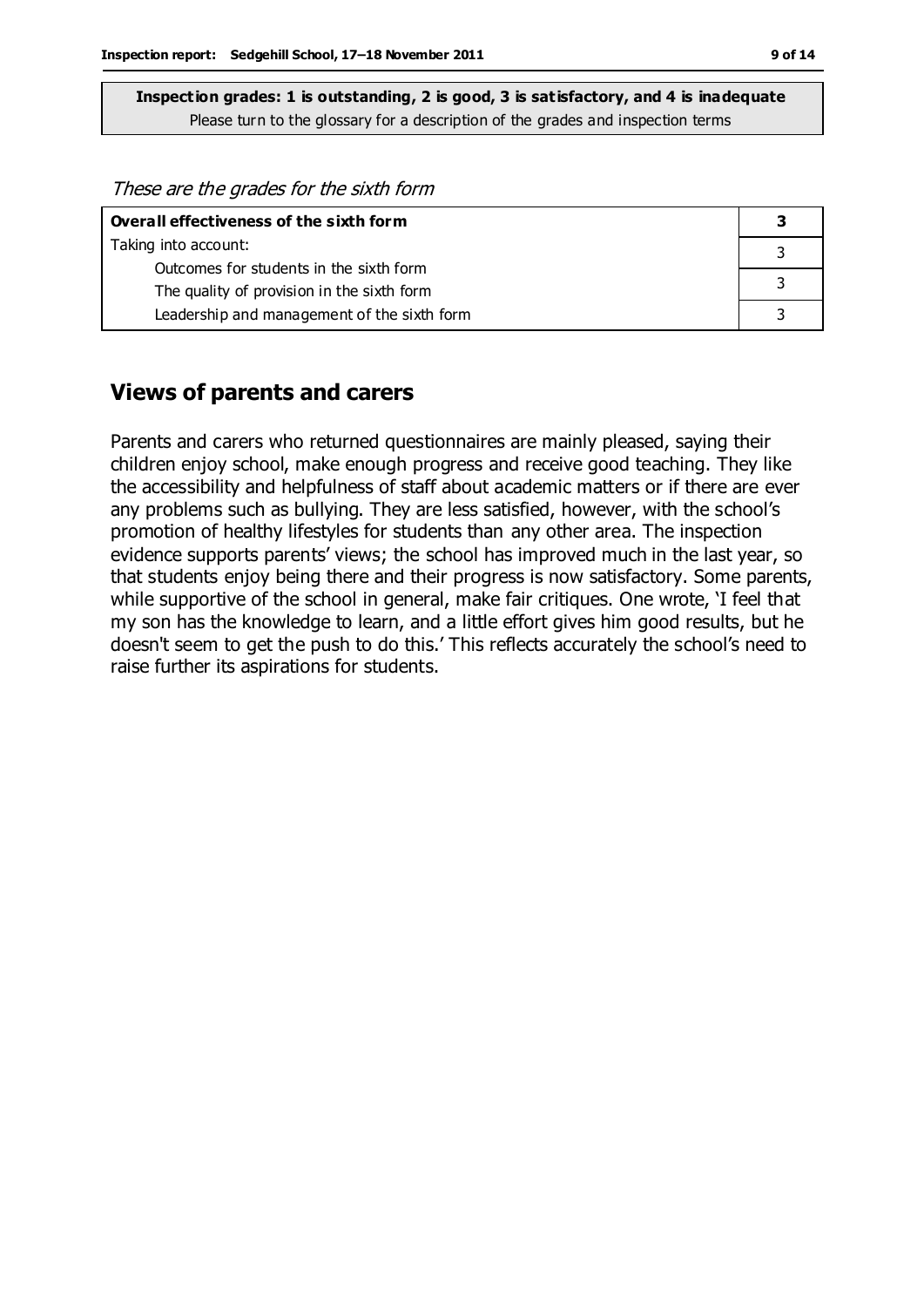#### **Responses from parents and carers to Ofsted's questionnaire**

Ofsted invited all the registered parents and carers of pupils registered at Sedgehill School to complete a questionnaire about their views of the school.

In the questionnaire, parents and carers were asked to record how strongly they agreed with 13 statements about the school.

The inspection team received 184 completed questionnaires by the end of the on-site inspection. In total, there are 1,410 pupils registered at the school.

| <b>Statements</b>                                                                                                                                                                                                                                       | <b>Strongly</b><br>agree |               | <b>Agree</b> |               | <b>Disagree</b> |                | <b>Strongly</b><br>disagree |                |
|---------------------------------------------------------------------------------------------------------------------------------------------------------------------------------------------------------------------------------------------------------|--------------------------|---------------|--------------|---------------|-----------------|----------------|-----------------------------|----------------|
|                                                                                                                                                                                                                                                         | <b>Total</b>             | $\frac{1}{2}$ | <b>Total</b> | $\frac{1}{2}$ | <b>Total</b>    | $\frac{1}{2}$  | <b>Total</b>                | $\frac{1}{2}$  |
| My child enjoys school                                                                                                                                                                                                                                  | 74                       | 40            | 99           | 54            | 8               | 4              | 1                           | $\mathbf{1}$   |
| The school keeps my child<br>safe                                                                                                                                                                                                                       | 72                       | 39            | 103          | 56            | 8               | 4              | $\mathbf 0$                 | $\mathbf 0$    |
| The school informs me about<br>my child's progress                                                                                                                                                                                                      | 82                       | 45            | 94           | 51            | 6               | 3              | $\mathbf 0$                 | $\mathbf 0$    |
| My child is making enough<br>progress at this school                                                                                                                                                                                                    | 58                       | 32            | 108          | 59            | 11              | 6              | $\mathbf 0$                 | $\mathbf 0$    |
| The teaching is good at this<br>school                                                                                                                                                                                                                  | 62                       | 34            | 110          | 60            | 5               | 3              | $\mathbf 0$                 | $\mathbf 0$    |
| The school helps me to<br>support my child's learning                                                                                                                                                                                                   | 60                       | 33            | 105          | 57            | 12              | $\overline{7}$ | 4                           | $\overline{2}$ |
| The school helps my child to<br>have a healthy lifestyle                                                                                                                                                                                                | 52                       | 28            | 107          | 58            | 19              | 10             | $\overline{2}$              | $\mathbf{1}$   |
| The school makes sure that<br>my child is well prepared for<br>the future (for example<br>changing year group,<br>changing school, and for<br>children who are finishing<br>school, entering further or<br>higher education, or entering<br>employment) | 63                       | 34            | 97           | 53            | $\overline{4}$  | $\overline{2}$ | $\mathbf{0}$                | $\mathbf 0$    |
| The school meets my child's<br>particular needs                                                                                                                                                                                                         | 63                       | 34            | 106          | 58            | 5               | 3              | $\mathbf{1}$                | $\mathbf{1}$   |
| The school deals effectively<br>with unacceptable behaviour                                                                                                                                                                                             | 69                       | 38            | 97           | 53            | 11              | 6              | 1                           | $\mathbf{1}$   |
| The school takes account of<br>my suggestions and<br>concerns                                                                                                                                                                                           | 58                       | 32            | 105          | 57            | $\overline{7}$  | 4              | $\mathbf{1}$                | $\mathbf{1}$   |
| The school is led and<br>managed effectively                                                                                                                                                                                                            | 68                       | 37            | 108          | 59            | $\overline{4}$  | $\overline{2}$ | $\mathbf{1}$                | $\mathbf{1}$   |
| Overall, I am happy with my<br>child's experience at this<br>school                                                                                                                                                                                     | 77                       | 42            | 98           | 53            | 4               | 2              | $\mathbf{1}$                | $\mathbf{1}$   |

The table above summarises the responses that parents and carers made to each statement. The percentages indicate the proportion of parents and carers giving that response out of the total number of completed questionnaires. Where one or more parents and carers chose not to answer a particular question, the percentages will not add up to 100%.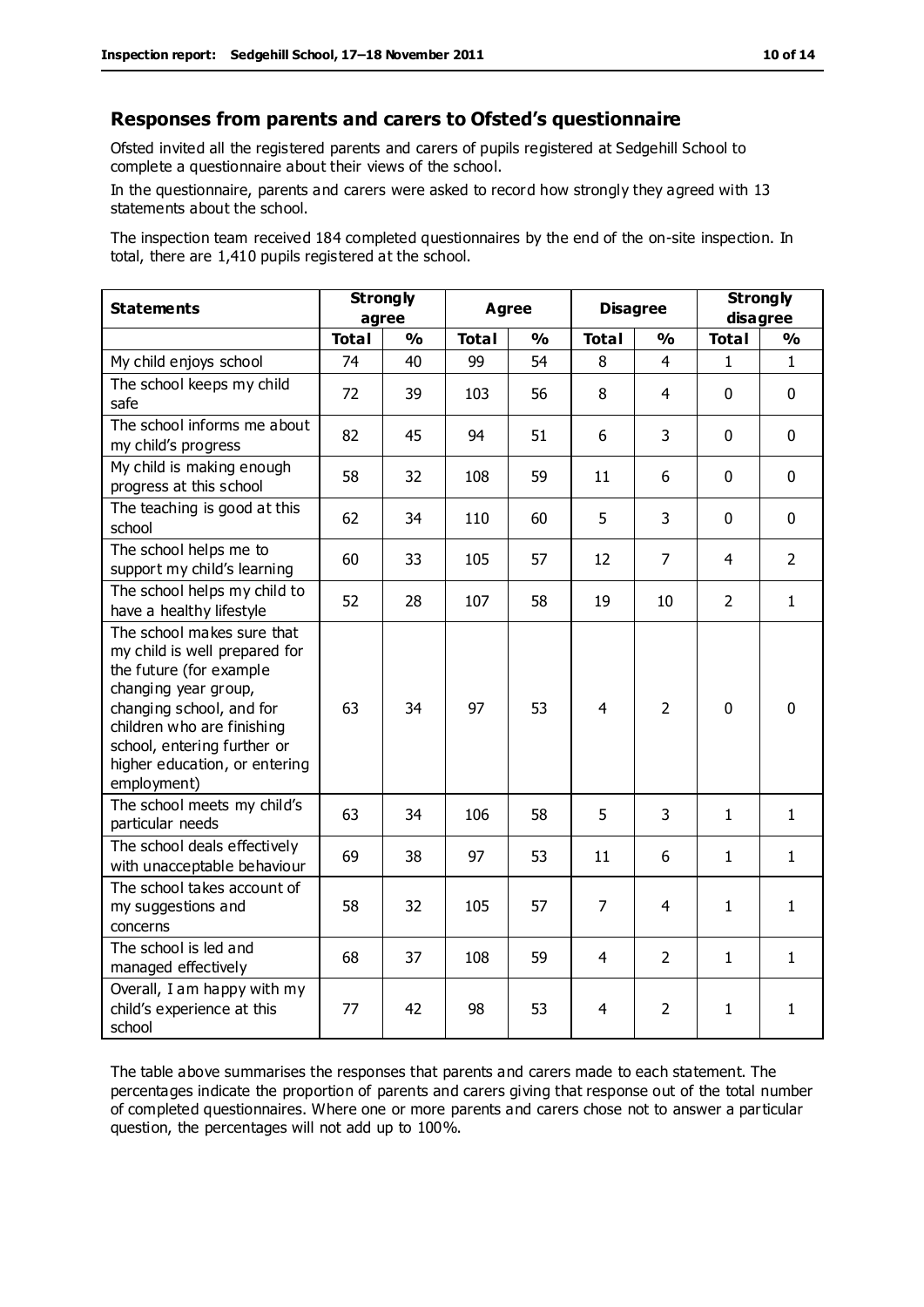# **Glossary**

## **What inspection judgements mean**

| <b>Grade</b> | <b>Judgement</b> | <b>Description</b>                                            |
|--------------|------------------|---------------------------------------------------------------|
| Grade 1      | Outstanding      | These features are highly effective. An outstanding           |
|              |                  | school provides exceptionally well for all its pupils' needs. |
| Grade 2      | Good             | These are very positive features of a school. A school        |
|              |                  | that is good is serving its pupils well.                      |
| Grade 3      | Satisfactory     | These features are of reasonable quality. A satisfactory      |
|              |                  | school is providing adequately for its pupils.                |
| Grade 4      | Inadequate       | These features are not of an acceptable standard. An          |
|              |                  | inadequate school needs to make significant                   |
|              |                  | improvement in order to meet the needs of its pupils.         |
|              |                  | Ofsted inspectors will make further visits until it           |
|              |                  | improves.                                                     |

## **Overall effectiveness of schools**

|                       |                    |      | Overall effectiveness judgement (percentage of schools) |                   |
|-----------------------|--------------------|------|---------------------------------------------------------|-------------------|
| <b>Type of school</b> | <b>Outstanding</b> | Good | <b>Satisfactory</b>                                     | <b>Inadequate</b> |
| Nursery schools       | 43                 | 47   | 10                                                      |                   |
| Primary schools       | 6                  | 46   | 42                                                      |                   |
| Secondary             | 14                 | 36   | 41                                                      |                   |
| schools               |                    |      |                                                         |                   |
| Sixth forms           | 15                 | 42   | 41                                                      | 3                 |
| Special schools       | 30                 | 48   | 19                                                      |                   |
| Pupil referral        | 14                 | 50   | 31                                                      |                   |
| units                 |                    |      |                                                         |                   |
| All schools           | 10                 | 44   | 39                                                      |                   |

New school inspection arrangements were introduced on 1 September 2009. This means that inspectors now make some additional judgements that were not made previously.

The data in the table above are for the period 1 September 2010 to 08 April 2011 and are consistent with the latest published official statistics about maintained school inspection outcomes (see www.ofsted.gov.uk).

The sample of schools inspected during 2010/11 was not representative of all schools nationally, as weaker schools are inspected more frequently than good or outstanding schools.

Percentages are rounded and do not always add exactly to 100.

Sixth form figures reflect the judgements made for the overall effectiveness of the sixth form in secondary schools, special schools and pupil referral units.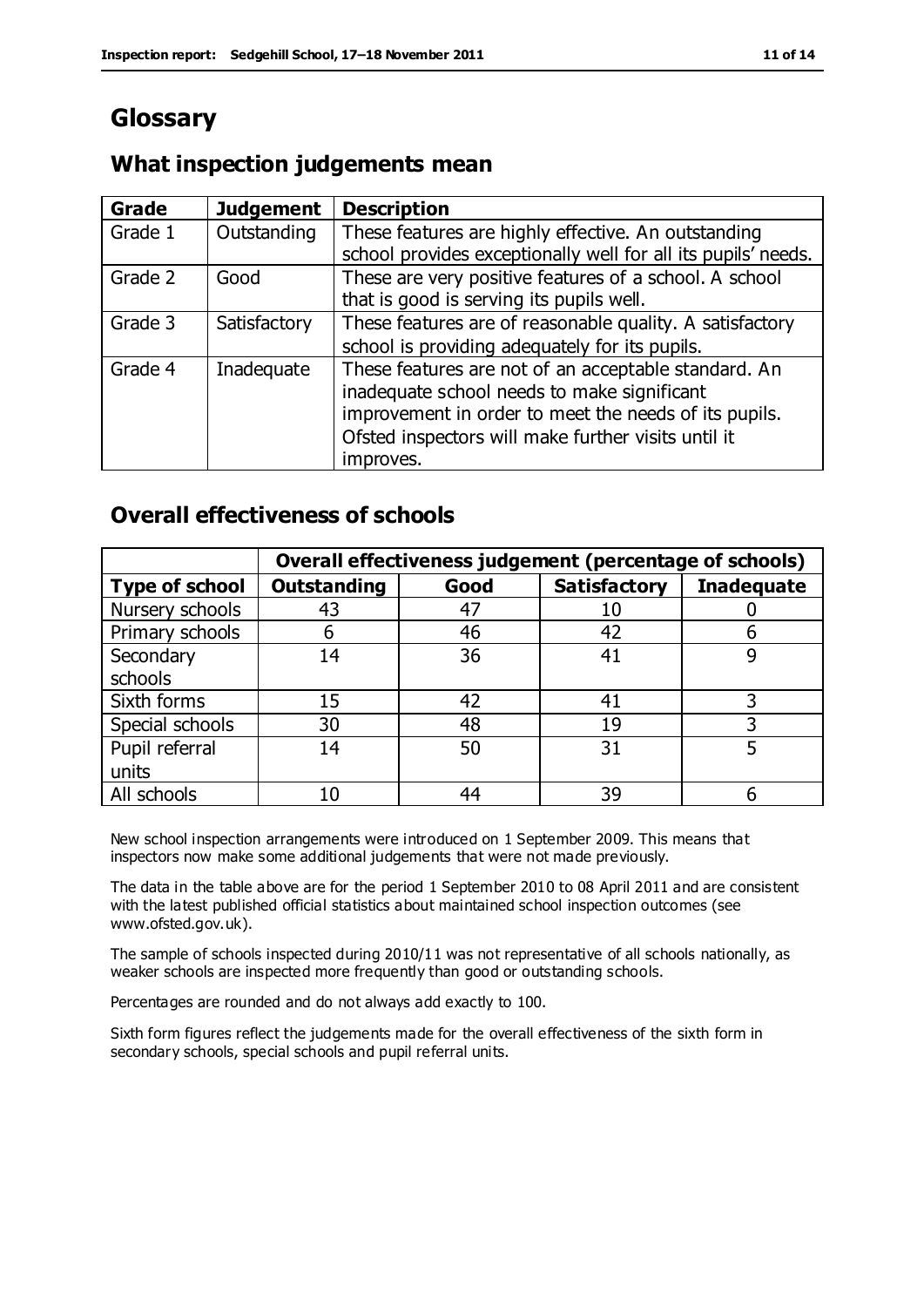# **Common terminology used by inspectors**

| Achievement:                  | the progress and success of a pupil in their<br>learning, development or training.                                                                                                                                                                                                                                      |
|-------------------------------|-------------------------------------------------------------------------------------------------------------------------------------------------------------------------------------------------------------------------------------------------------------------------------------------------------------------------|
| Attainment:                   | the standard of the pupils' work shown by test and<br>examination results and in lessons.                                                                                                                                                                                                                               |
| Capacity to improve:          | the proven ability of the school to continue<br>improving. Inspectors base this judgement on what<br>the school has accomplished so far and on the<br>quality of its systems to maintain improvement.                                                                                                                   |
| Leadership and management:    | the contribution of all the staff with responsibilities,<br>not just the headteacher, to identifying priorities,<br>directing and motivating staff and running the<br>school.                                                                                                                                           |
| Learning:                     | how well pupils acquire knowledge, develop their<br>understanding, learn and practise skills and are<br>developing their competence as learners.                                                                                                                                                                        |
| <b>Overall effectiveness:</b> | inspectors form a judgement on a school's overall<br>effectiveness based on the findings from their<br>inspection of the school. The following judgements,<br>in particular, influence what the overall<br>effectiveness judgement will be.                                                                             |
|                               | The school's capacity for sustained<br>improvement.<br>Outcomes for individuals and groups of<br>п<br>pupils.<br>The quality of teaching.<br>The extent to which the curriculum meets<br>pupils' needs, including, where relevant,<br>through partnerships.<br>The effectiveness of care, guidance and<br>٠<br>support. |
| Progress:                     | the rate at which pupils are learning in lessons and<br>over longer periods of time. It is often measured<br>by comparing the pupils' attainment at the end of a<br>key stage with their attainment when they started.                                                                                                  |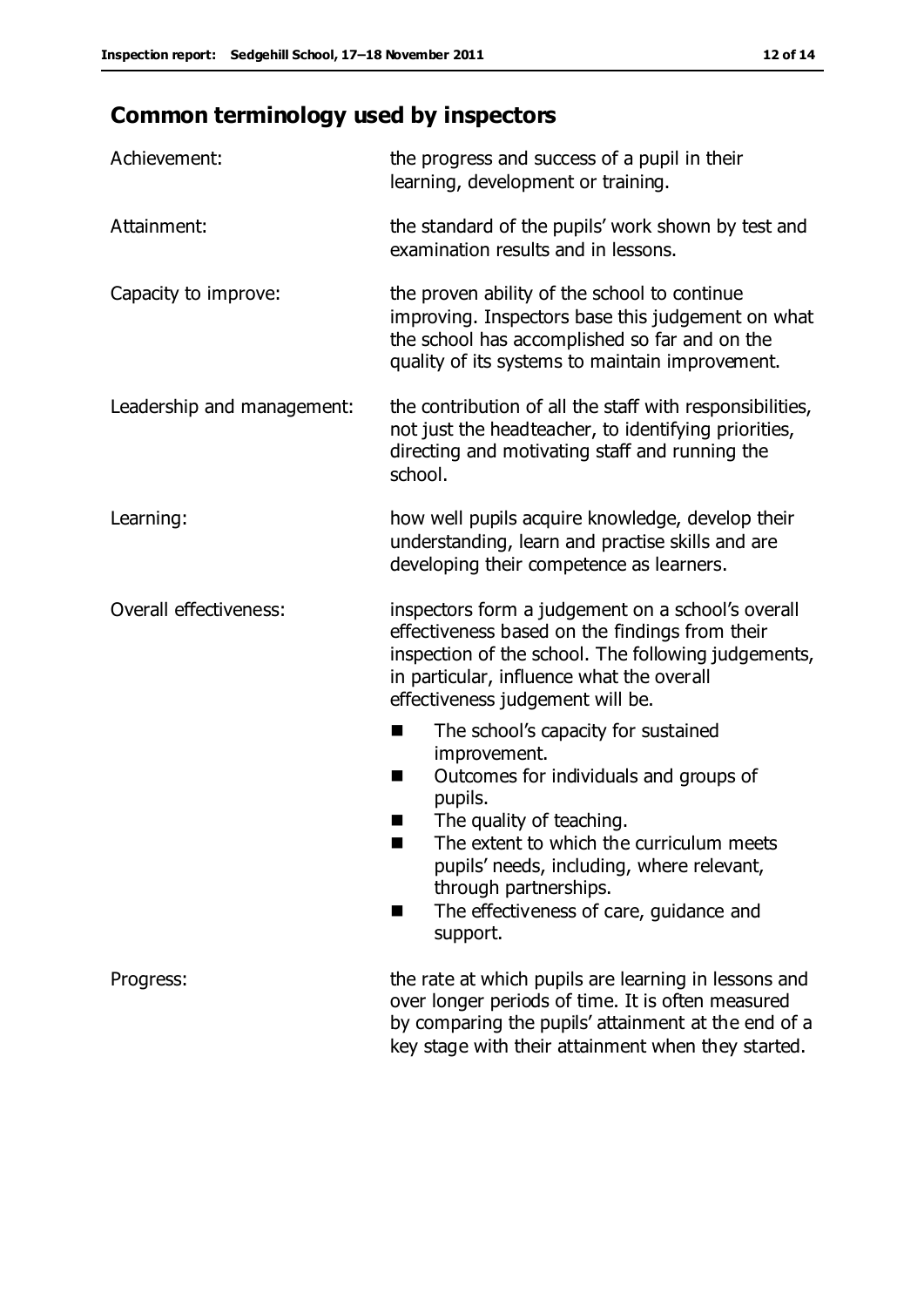#### **This letter is provided for the school, parents and carers to share with their children. It describes Ofsted's main findings from the inspection of their school.**



November 2011

Dear Students

#### **Inspection of Sedgehill School, London, SE6 3QW**

Thank you very much for the very friendly welcome you gave us when we came to inspect your school. It was good to meet so many of you and see you at work. We also enjoyed with you the inspiring views across London from the school.

We are pleased to tell you that we found your school now gives you a satisfactory standard of education, after receiving a notice to improve a year ago. This is good news and reflects all the hard work and improvement that many of you and your parents told us about. Lessons have become better and the progress you make is faster. You are very well cared for in school and staff are ready to help you to sort out any problems that occur. Well done to all of you who are student ambassadors, prefects, members of choirs, sports players and so many other roles that make the school a stronger community. It was great to see all of this.

Your teachers, senior staff and governors know, however, there is still much more to do to make the school better. We discussed these things with them in detail. To help this, we have asked them to work on these areas.

- Use much better the assessments made of your work, and the grades, levels and targets teachers share with you, so that you are all challenged in your learning, know how well you are doing and what you should do next.
- **IMPROVE THE THE SOLUTE IMPROVE THE THE SET OF SOLUTE IMAGES** In all lessons.
- **IMPROVE THE PROVISION IN SCIENCE SO that results are better in the subject.**
- Reduce the number of you who miss too much school.

By doing these things, we hope the school can reach at least average standards, especially at GCSE, by 2013. You can all help by continuing to work hard, joining in actively in all lessons, checking you understand your targets and asking if you are not sure. Do make sure you attend school on time every day and remember to do your work tidily so that it shows your pride in it. That is important too.

Yours sincerely Robin Hammerton Her Majesty's Inspector